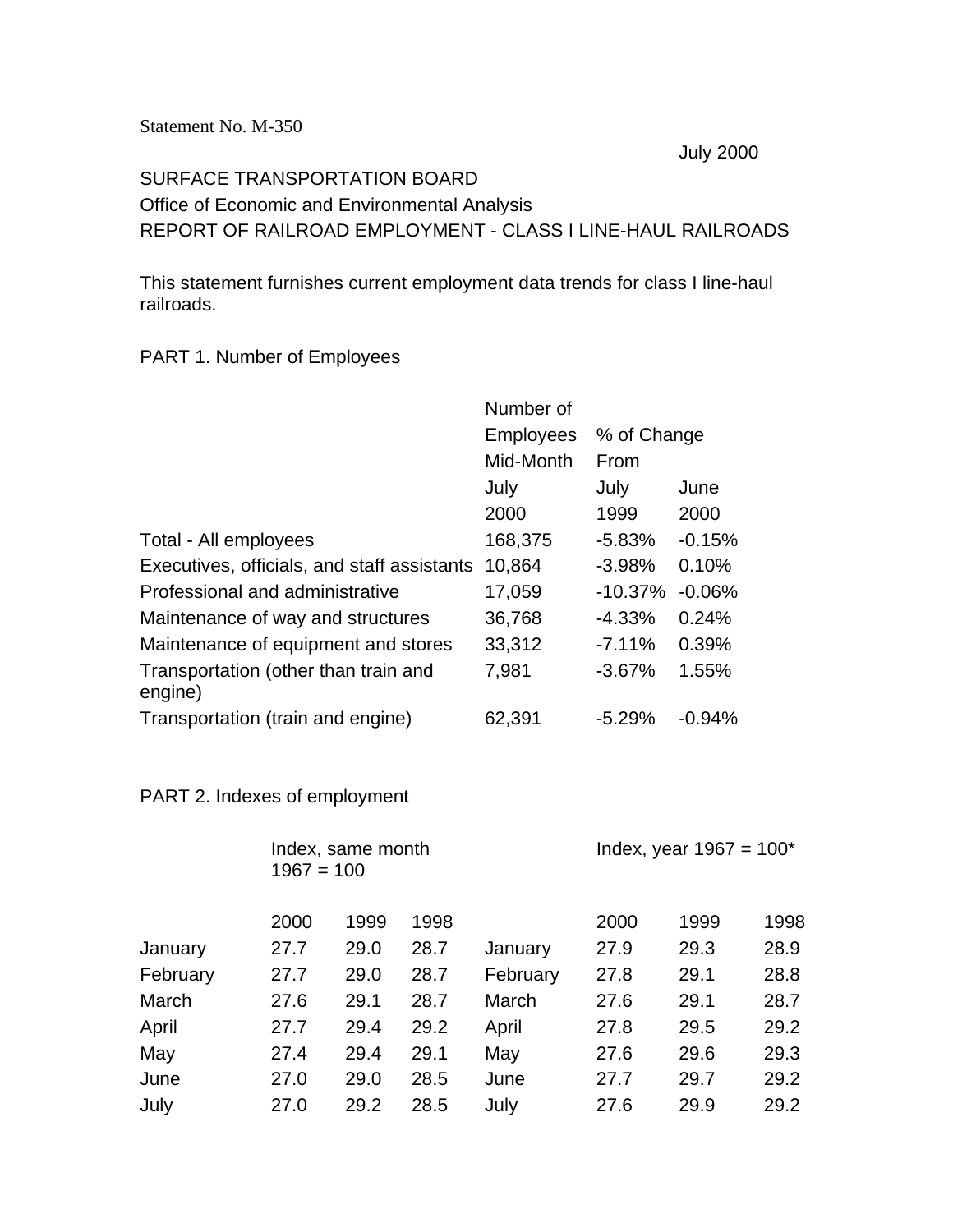| August    | 0.0 | 29.4 | 28.8  | August    | 0.0 | 29.9 | 29.2 |
|-----------|-----|------|-------|-----------|-----|------|------|
| September | 0.0 | 30.3 | 29.4  | September | 0.0 | 30.1 | 29.3 |
| October   | 0.0 | 30.6 | 30.0  | October   | 0.0 | 30.0 | 29.4 |
| November  | 0.0 | 30.3 | -30.1 | November  | O.O | 29.6 | 29.3 |
| December  | 0.0 | 30.5 | 30.2  | December  | 0.O | 29.5 | 29.3 |

 $*$  Average of 12 months, 1967 = 100

Source: Monthly Report of Number of Employees of Class I Railroads.

| <b>CARRIER</b><br><b>July 2000</b> |        | L <sub>100</sub> | L200   | L 300  | L 400        | L500  | L600   | <b>TOTAL</b> |
|------------------------------------|--------|------------------|--------|--------|--------------|-------|--------|--------------|
| <b>BN - SF</b>                     | 130500 | 2,217            | 4,238  | 10,133 | 8,240        | 1,626 | 13,439 | 39,893       |
| <b>CSX</b>                         | 121500 | 1,234            | 4,349  | 6,671  | 6,105        | 2,015 | 14,013 | 34,387       |
| <b>GTW</b>                         | 114900 | 106              | 206    | 426    | 269          | 111   | 626    | 1,744        |
| IC                                 | 124100 | 194              | 406    | 661    | 563          | 176   | 818    | 2,818        |
| <b>KCS</b>                         | 134500 | 168              | 263    | 462    | 293          | 180   | 1,166  | 2,532        |
| <b>NS</b>                          | 117100 | 1,824            | 3,768  | 6,741  | 6,358        | 2,216 | 12,606 | 33,513       |
| <b>SOO</b>                         | 137700 | 115              | 401    | 792    | 476          | 198   | 901    | 2,883        |
| UP                                 | 139400 | 5,006            | 3,428  | 10,882 | 11,008 1,459 |       | 18,822 | 50,605       |
| <b>TOTAL</b>                       |        | 10,864           | 17,059 | 36,768 | 33,312 7,981 |       | 62,391 | 168,375      |
| <b>NRPC</b>                        | 103000 | 1,751            | 5,229  | 3,592  | 6,663        | 3.733 | 3.963  | 24,931       |

|                  | July | July                 | June                    | % Change           |       |  |
|------------------|------|----------------------|-------------------------|--------------------|-------|--|
|                  | 2000 | 1999                 | 2000                    | Year               | Month |  |
| L 100            |      | 10,864 11,314 10,853 |                         | $-3.98\%$ 0.10%    |       |  |
| L200             |      | 17,059 19,033 17,070 |                         | $-10.37\% -0.06\%$ |       |  |
| L 300            |      | 36,768 38,433 36,680 |                         | $-4.33\%$ 0.24%    |       |  |
| $L$ 400          |      | 33,312 35,860 33,183 |                         | $-7.11\%$ 0.39%    |       |  |
| L <sub>500</sub> |      | 7,981 8,285 7,859    |                         | $-3.67\%$ 1.55%    |       |  |
| L600             |      | 62,391 65,875 62,986 |                         | $-5.29\% -0.94\%$  |       |  |
| <b>TOTAL</b>     |      |                      | 168,375 178,800 168,631 | $-5.83\% -0.15\%$  |       |  |
|                  |      |                      |                         |                    |       |  |